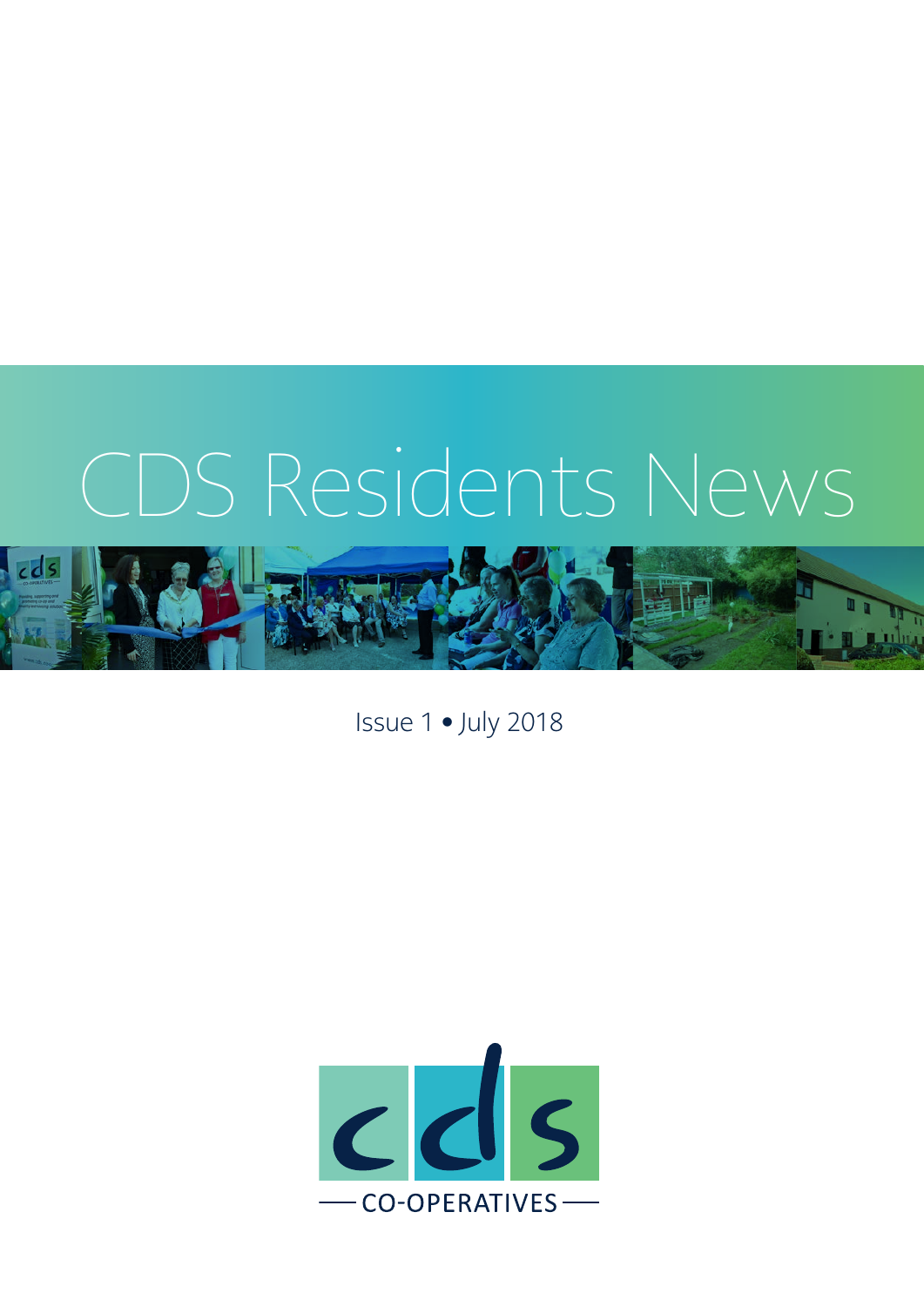### Welcome

Hello! Welcome to our first online newsletter! If you prefer a printed copy please do let us know and we'll be happy to keep you updated in the best way for you. We will be sharing a residents newsletter on our website each quarter and we will let you know on your quartley rent statements when this newsletter will be available online. The aim is to update you on any changes at CDS such as new staff members, as well as any wider sector changes which may impact you. This will also be a space to share stories of residents and communities we work with!

#### Share your story

Have you got a story you'd like to include? We'd love to hear more about what you've been up to where you live and how we could support your community on any community projects. Let us know and we will share your news in our next newsletter. Send your story to [talktous@cds.coop](mailto:talktous%40cds.coop?subject=)



Providing, supporting and promoting co-op and nmunity-led housing solution

### Universal Credit roll out

Universal Credit (UC) was first introduced to a small number of claimants in certain areas in 2013. Since then, it has been gradually rolled out across the country. When an area first starts taking UC claims, it only takes claims from a limited range of claimants with straightforward circumstances – this is known as the LIVE service. Since 2016, most LIVE service areas have developed to become FULL service areas, which means all new claimants will have to claim UC instead of income support, jobseeker's allowance, employment and support allowance, housing benefit, working tax credit or child tax credit. By December 2018, FULL service would have been rolled out to all areas where our residents live. If your circumstances have changed and you apply to receive benefits you will need to apply for UC.

### Welcoming a Welfare Advisor to CDS

We are delighted to announce we have recruited a part-time Welfare Advisor, Maureen Bello. Maureen joined the team at the start of July and will be helping both you and us prepare for the impact of UC when the full service is rolled out to all the areas where our residents live. She will also be supporting any residents needing advice with their application for a UC claim by carrying out home visits where necessary and providing advice on budgeting.

Maureen says: *"For the last 7 years I have specialised in welfare benefits, working in various capacities. This includes specialist welfare* 

*benefit organisations, law centres and housing associations. I have developed specialist knowledge on all aspects of welfare benefits and welfare reform. Working both in and out of London, I have assisted tenants with universal credit matters and have developed various methods to help tenants and staff members cope with this new benefit. I intend to do the same at CDS and look forward to assisting residents and staff members with the transition to universal credit, in addition to providing support and advice on all other relevant matters with the aim of building confidence and maximising their benefits to ensure residents are not financially excluded".* 

If you're worried about managing Universal Credit or just want to find out more, get in touch with Maureen via email: [Maureen.bello@cds.coop](mailto:Maureen.bello%40cds.coop?subject=) or call 0203 096 7730. You can also visit your local Citizens Advice Bureau or Jobcentre.

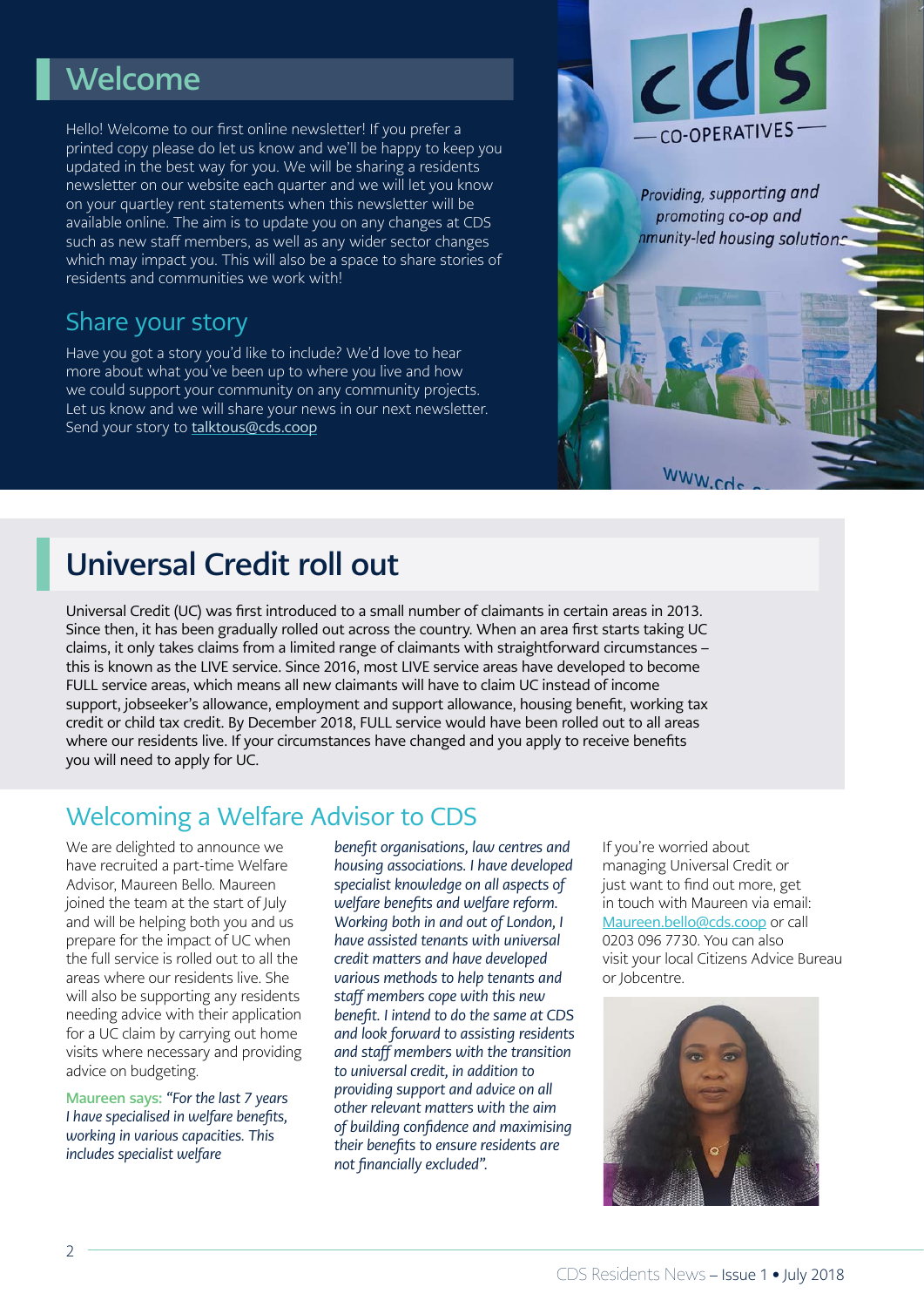### Leaseholder's corner

#### Staffing update

In May, we sadly said goodbye to Claudius Hotobah-during, our Leasehold Advisor. We would like to thank Claudius for all his hard work at CDS. Until a permanent Leasehold Advisor could join us, we hired a temporary member of staff, Tunde Odukoya, who is experienced in the management of leasehold properties.

As I'm sure you are aware there has been some turnover of temporary staff in this post as, unfortunately, we had been previously unsuccessful in recruiting permanently to the role. However, we are delighted to inform you we have now recruited to the post and have welcomed Agnes to the team.

### Welcoming Agnes to the team

Agnes Marsden Jeeves joined the housing services team at the end of June. Agnes has been working at Metropolitan Housing Association and before that, she worked as a legal assistant in a law firm. Agnes will assist us in our commitment to improve the services provided to our leaseholders. She is eager to get stuck into her new role and looks forward to working with leaseholders and their communities.

You can contact Agnes on 020 3096 7782 or drop her an email at: [Agnes.Marsden.Jeeves@cds.coop](mailto:Agnes.Marsden.Jeeves%40cds.coop?subject=)



### Welcome to residents at Shenley Church End

On the 15th June 2018, we officially became the landlord to Shenley Church End homes in Milton Keynes. Shenley Church End Co-op was originally developed by us in the early 1990s. It became independent in 1993 and had been a client of ours since. They have decided not to continue as a fully independent housing co-op, so they are now no longer one of our clients, but we will continue to have a relationship with us because they have chosen us to be their landlord.

#### Goodbye from Dennis, Client relationship Officer



*"We would like to especially thank all tenant members and committee officers for all their hard work and commitment over the years. Shenley residents will now work with their housing officer, Annmarie Nwachukwu, and the rest of the housing services team at CDS and we look forward to providing residents with a great service going forward."*

#### Meet Housing Officer, Annmarie



*"I have been working in Housing since 2007 and have been a housing officer for 5 years. I have managed a variety of properties in my time and each has given me the opportunity to broaden my knowledge and experience in housing and property management. I am looking forward to meeting you all over the next few months and more importantly, providing you with exceptional management to enable us to make Shenley Church End an even greater place to live!"* 

If you have any questions for Annmarie you can email her: [annmarie.nwachukwu@cds.coop](mailto:annmarie.nwachukwu%40cds.coop?subject=) or give her a call on: 020 3096 7773 or 07818 017828.

#### Meet Income Collection Officer, Latoya



*"I have been working with CDS for just over 9 months. I have extensive experience in customer services & expertise in collections and look forward to working with the Shenley residents with any rent queries".* 

Latoya's direct line is: 020 3096 7778 or give Latoya an email on: [latoya.](mailto:latoya.grant%40cds.coop?subject=) [grant@cds.coop.](mailto:latoya.grant%40cds.coop?subject=)

If you're a Shenley resident you should have received a welcome pack from Annmarie providing you with useful information about your tenancy, our service to you and what you can expect from us. If you any questions at all please do get in touch.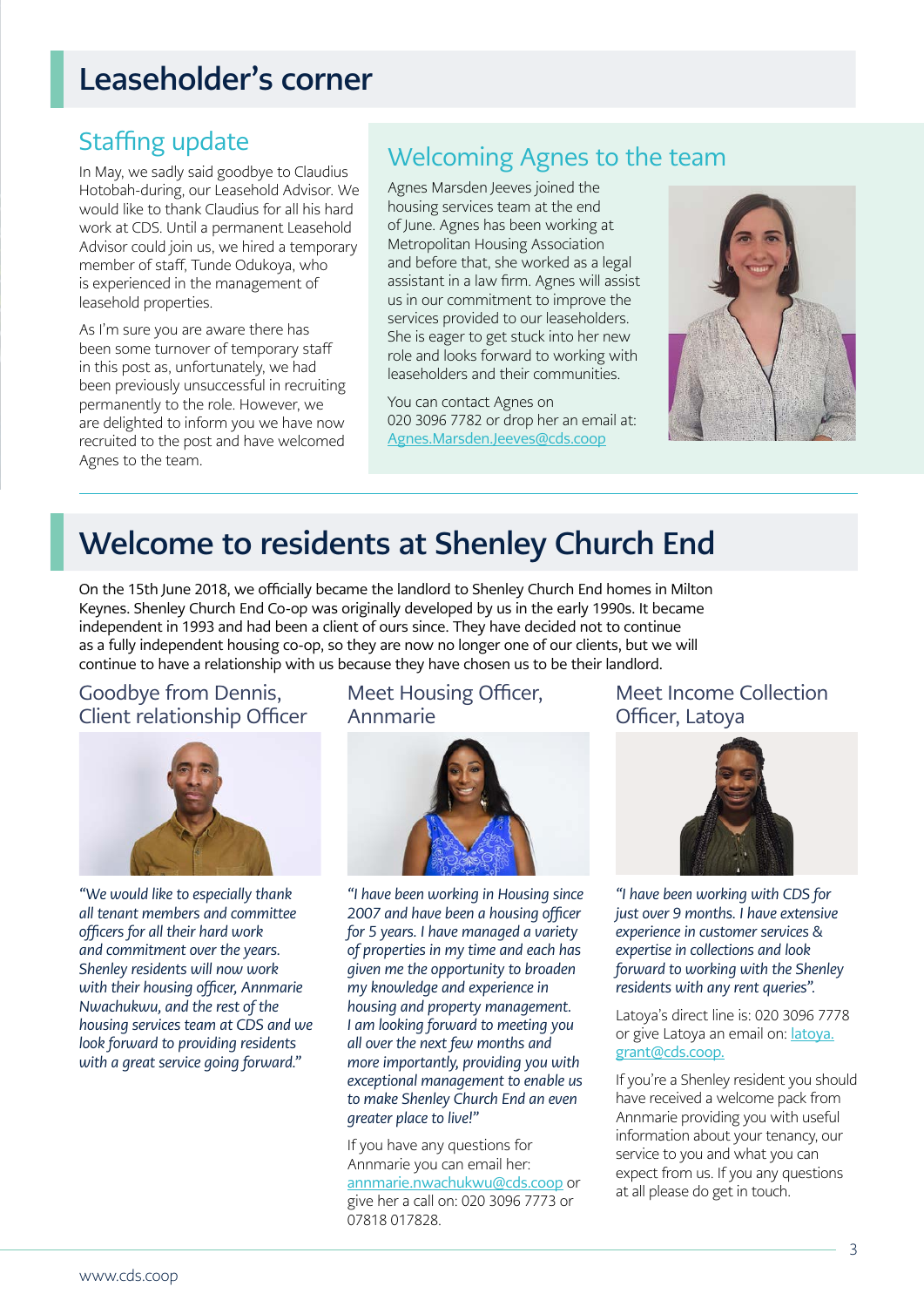## Opening a new community space at Phoenix Place

On 20th April we officially launched the new community hub at Phoenix Place Dartford, our largest estate, with 271 properties. The Mayor Cllr Rosanna Currans, Lesley Chapman, Chair of the tenant's management co-op and Linda Wallace, Chief Executive at CDS unveiled the hub in an official ribbon cutting ceremony.

Thank you to all those who came and shared this occasion. The day was a celebration of all the hard work and collaboration of everyone involved in the process of developing a community hub for the residents at Phoenix Place.



Linda Wallace, Chief Executive at CDS said:

*"The hub will mean that our CDS team can be more regularly available to residents face to face, working closely with the residents' management committee and other community groups to improve services and opportunities for local people."*

Lesley Chapman, Chair of Tenants Management Co-op, said:

*"This is a valuable space which will bring a lot of opportunities for local people."*



With the hub now officially open the residents' committee, alongside support from CDS, have been working to develop a programme of events for local people. Since the opening the hub has held regular coffee mornings as well as MMA fitness classes for the community.

Housing Officer at Phoenix Place, Vivien, said:

*"I am confident the hub will aid in making the Phoenix Place community stronger. The recent boxing classes taking place in the hub have seen quite a few youth on the estate attend. This has raised awareness of the importance of keeping fit."*



There are many more activities in the pipeline over the coming months. Computer classes will shortly be starting at the hub and the committee are currently planning a summer event for Phoenix Place residents.

*We look forward to sharing more updates about what the residents at Phoenix Place are up to in the hub!*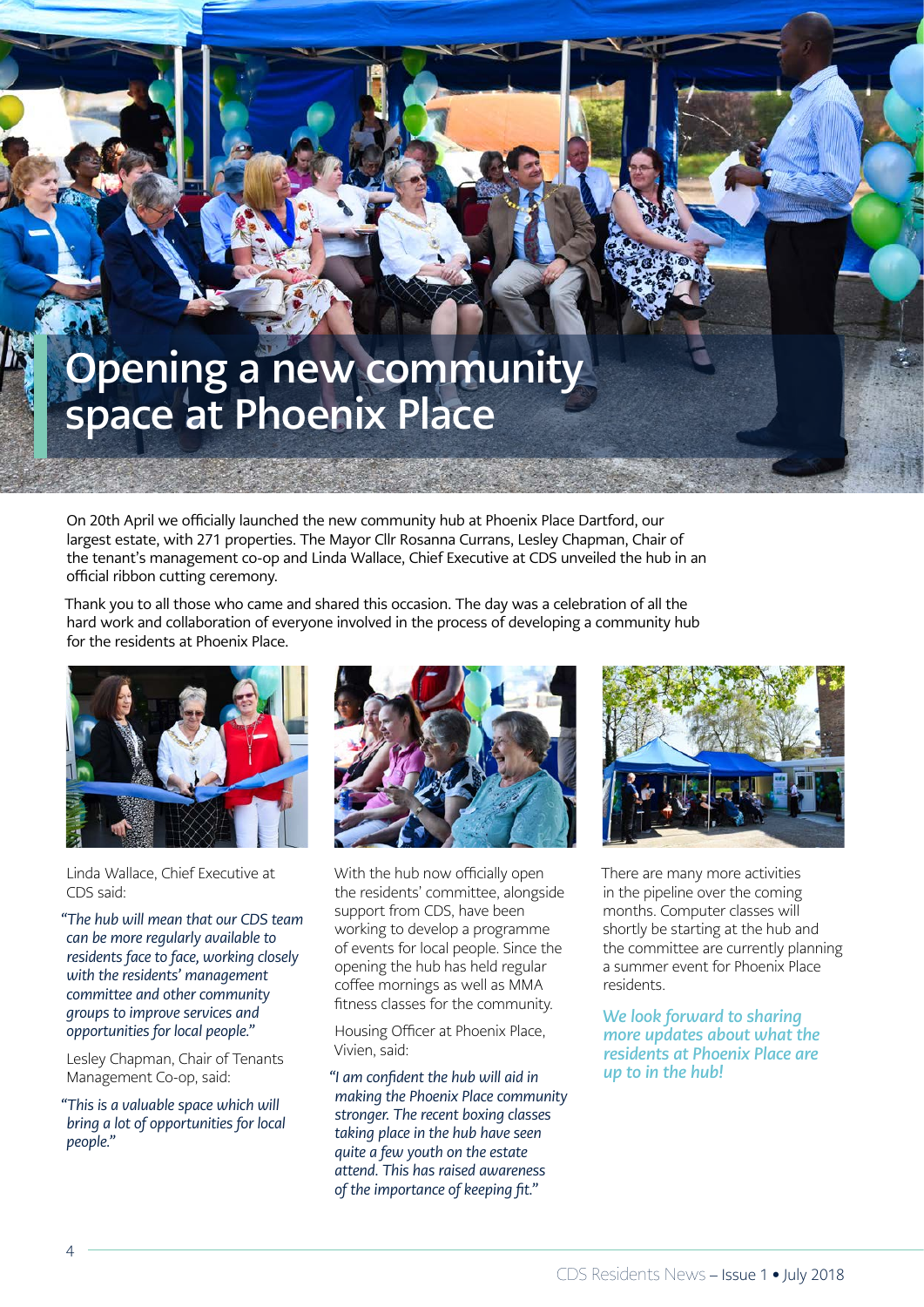### Community garden project at Shoot-up Hill

By Annmarie, Housing Officer

During my visit to the site, I like to check in with some of the residents to find out if there are any issues that need our attention, as well as to find out how they are personally. We had the pleasure of meeting one of the residents who has been working hard to create a fun, relaxing area in the communal gardens which she and her neighbours can enjoy. Although the work was still in progress, it was clear how much her hard work and dedication had paid off.

She told me what motivated this amazing gardening project:

*"My motivation was my health. I suffer from depression and it really impacted my life. One day, I came back from a holiday and I went out into the garden and noticed how overgrown it was and I thought that a spot of gardening might help me to feel better. Day by day, I noticed improvements in my health so I continued to work on the garden into what you see today. I look forward to sharing this area with the other neighbours and their family when it is complete so they too can enjoy it in the same way I do. When I am finished, I will invite you …along to see what it looks like!"* Resident at Shoot-up Hill



### GDPR-respecting your privacy

In line with new data protection laws we have updated our privacy policy which is published on our website. You can find out how we respect your privacy and what data we collect at https://www.cds.coop/privacy.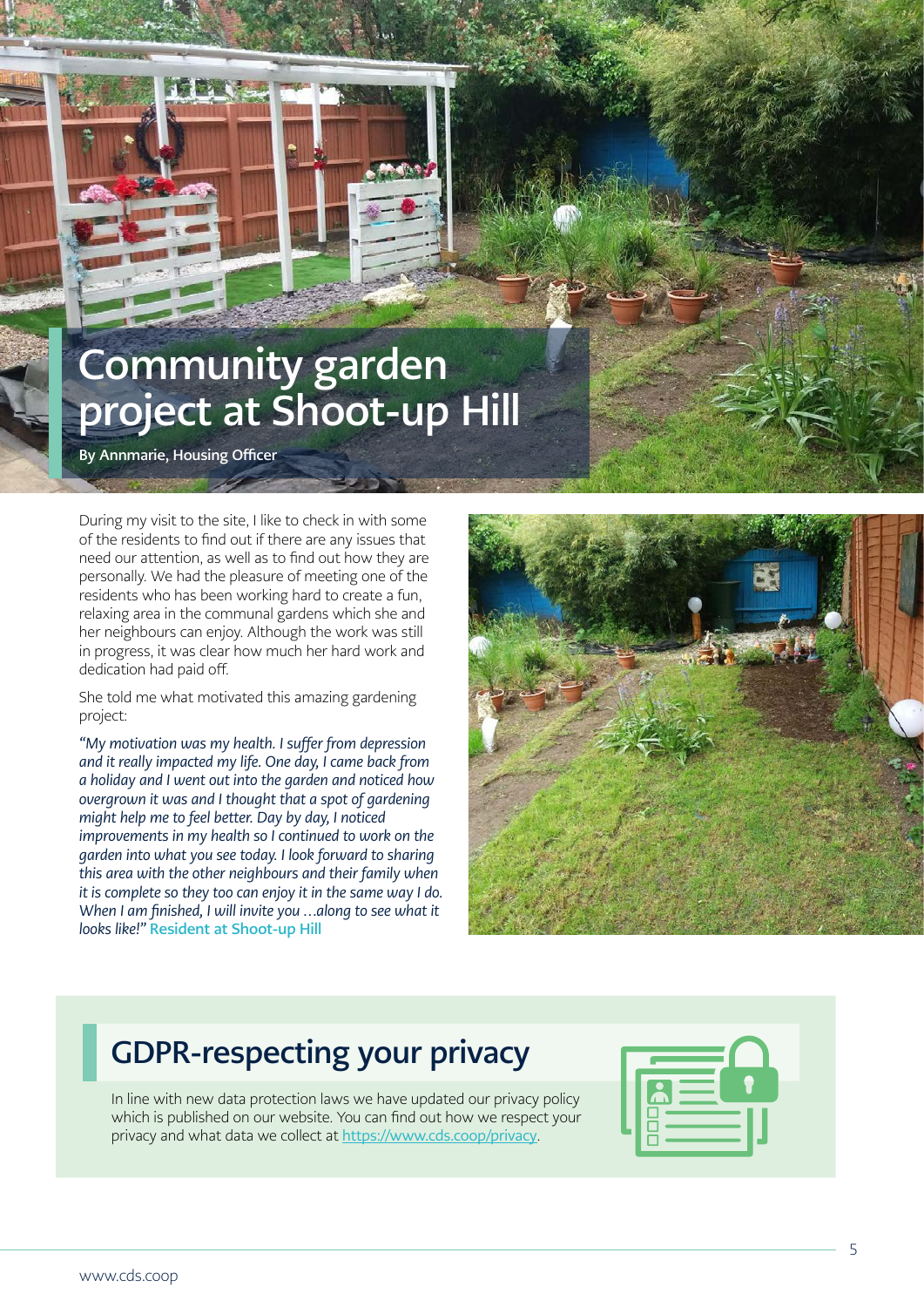### Fire Safety update

It is 1 year on since the terrible fire at Grenfell Tower. Housing associations are awaiting on actions from the inquiry and recommendations on any policy changes.

We would like to remind you about our policy for communal areas, which as a landlord we are legally obliged to ensure we are compliant with. Nothing should be kept in internal communal areas, as in the event of a fire any items left out would catch fire, cause an obstruction during an evacuation and be a hazard for fire fighters accessing the building in poor light and smoky conditions. Items such as door mats, bicycles, pushchairs, mobility scooters can't be kept in communal area for these reasons.

Our housing officers carry out monthly estate inspections to assess contractor performance (cleaning & gardening) as well as checking for fire safety compliance. Our policy requires that they remove and dispose of anything they find in communal areas. Please also remember that no fire doors can be wedged open. Leaving or wedging a fire door open means that the fire safety in that area is completely compromised. Please bear in mind this is for your own safety and the safety of your neighbours to stick to this policy.

If you ever have any queries or concerns about fire safety where you live we always want to know as soon as you are aware of an issue or feel concerned, no matter how small your concern may be. Please contact your housing officer with any queries or concerns.

#### **Noticeboards**

We have recently carried out work to replace all the noticeboards across our schemes with lockable ones, which meet fire safety standards. We will use the boards to provide information that needs to be shared with residents. Residents can also use them for posting relevant information to the community. We will soon be making arrangements to make the key available to enable residents have access to the boards.

Our estate inspection dates will be posted on the notice boards shortly, so you know when you can expect us, can join us on an estate inspection or can arrange to meet with your housing officer.

### Improvements at Hauksbee Gardens



We are drawing near to the completion of the works carried out at Hauksbee Gardens in Milton Keynes. Since February 2018, we have been running a planned maintence programme to install new windows and doors throughout the estate as well as carrying out general estate repairs such as repainting, replacing guttering, downpipes, soffits and facias and fencing where necessary. We have invested just

over £500k across the 50 properties at Hauksbee Gardens. The work is due to finish in August and the project is currently running ahead of schedule.

The overall work has created a noticeable visual impact on the estate. A consultation was carried out with residents before the work was carried out and the community is really pleased with their new windows and doors. The experience of the construction from Niblock builders has been a positive one with residents feeling good that they only noticed minimal disruption. The process was a smooth and efficient one and the site manager, Steve, has been a friendly, approachable figure responding to resident enquiries.

Housing officer, Annmarie worked closely with residents to ensure they were happy with the windows in their home, even making adjustments to the style to meet the specific personal needs of a resident.

*"The windows are great and it's so quiet with them being closed too! I can't wait to have a warmer house in winter and a lower heating bill."-*  Diane, Resident at Hauksbee **Gardens** 

Alongside the residents at Hauksbeee, we are also eagerly looking forward to the works being complete and seeing the whole estate transformed upon completion!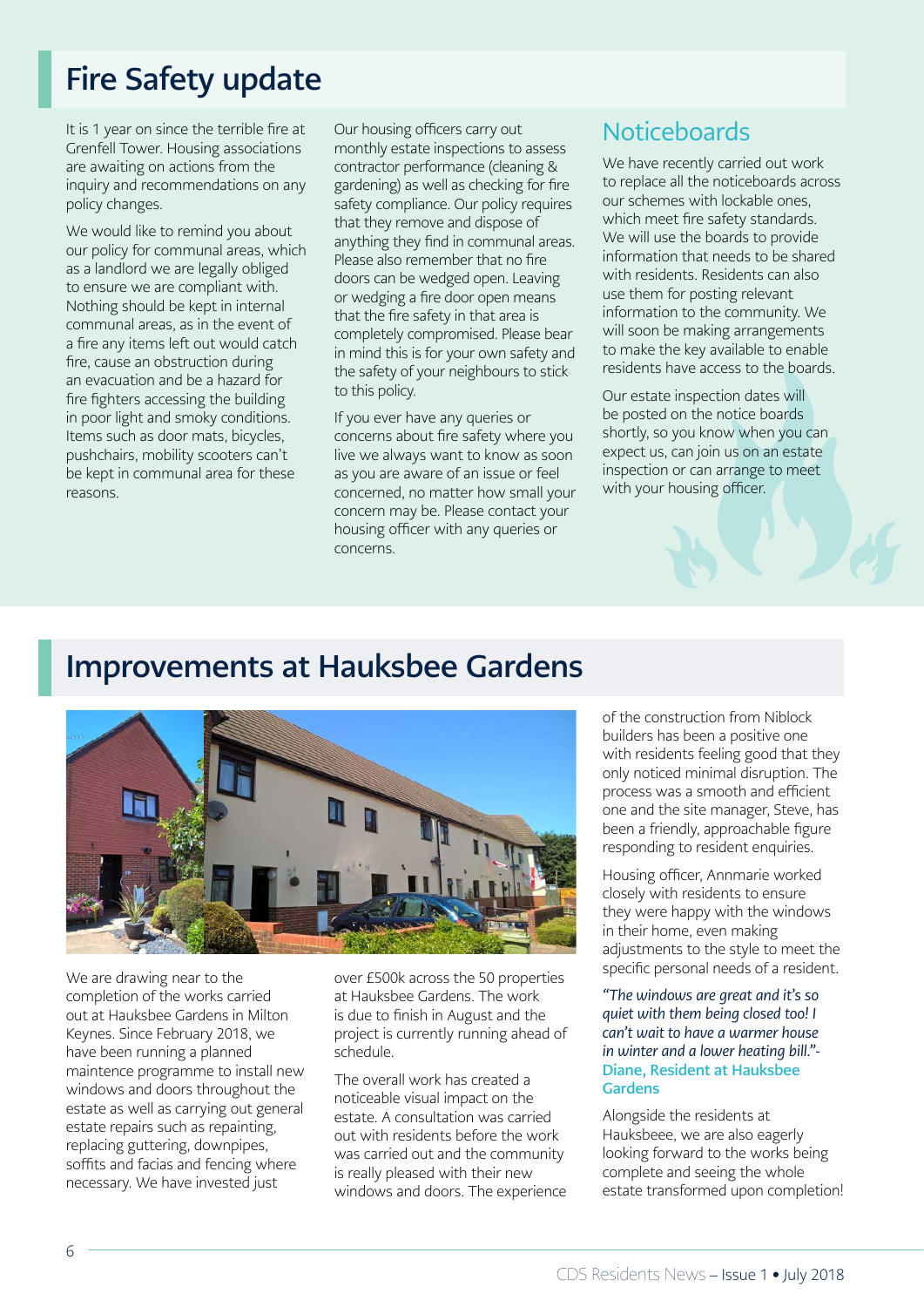### Your repairs service



Our busy repairs team work alongside our external contractors to fix any problems in your home. If you have a repair to report you can do so online on our website, via email or give the team a call!

Meet Linda, Repairs Service Manager



Linda has worked for CDS for just over a year and manages the repairs team and gas servicing programme, as well as any work needed to improve health and safety for our residents on our properties.

#### Gas Servicing

Our priority is always safety and, as your landlord, it is a legal requirement for us to carry out a gas safety check to any gas appliance in your home each year. We contact you by letter when your appointment is due so we can schedule an appointment time. We know it's not always a convenient time, so if you are unable to attend your gas appointment, please contact Viv to rearrange your appointment to a time which suits you. We always text you the day before to remind you of your appointment. If we aren't able gain access to a property to carry out the gas safety check, we will have to take legal action to ensure your property is safe.

Email: [viv.sweeney-collins@cds.coop](mailto:viv.sweeney-collins%40cds.coop?subject=) Call Viv: 020 3096 7739.

#### How do I report a repair?

Call us: 03333 21 30 30 Email the team: [helpdesk@cds.coop](http://helpdesk@cds.coop) or complete a form on our website: [www.cds.coop/for-residents/report](https://www.cds.coop/for-residents/report-a-repair/)[a-repair.](https://www.cds.coop/for-residents/report-a-repair/)

#### Getting in touch out of hours…

You can always contact us to report an emergency repair. We run a 24/7 emergency service. Outside of office hours (9-5:30 Monday-Friday) when you call us you will be diverted to an external provider, Frontline, who cover the phones. The team at Frontline can arrange to make safe any emergency repairs you may have, as well as taking a message for any other repairs or enquiries to send to our team by 10am to action the next working day.

#### Delivering good service…

Our team strive to work to our target response times, always prioritising emergency repairs. Between April and May 2018, 105 emergency orders were raised with 98% completed within target time of 24 hours.



#### How was your repair?

We always want to know how we can improve our service and we're listening to your feedback. Once you have had a repair completed, a member of our team will follow up with a phone call to find out what your experience was like. We then use your feedback to understand and learn how we can improve our service.

#### Making contacting you easier

We are aiming for it to be easier and more convenient for us to contact you! Emailing you rather than calling means we don't interrupt your day and you can respond when you're ready. Going forward, we would like to email our residents more. Of course, there will be occasions when we need to speak with you quickly or a phone conversation is more useful but, on the whole, we would like to move toward email contact.

#### We need you…

To make this happen we need you! If you would like us to be emailing you updates for your repairs, etc. then send us an email to our main inbox [TalkToUs@cds.coop](mailto:TalkToUs%40cds.coop?subject=) and include "EMAIL PRIZE DRAW" in the subject box. You will then be entered into our prize draw with a chance to **win a** £100 amazon voucher. To be entered into the price draw, you must send the email by 20th August.

#### Next time

For latest news updates between now and the next newsletter check out our [newsboard](https://www.cds.coop/newsboard/) at [www.cds.coop/](http://www.cds.coop/newsboard) [newsboard](http://www.cds.coop/newsboard) for latest updates!